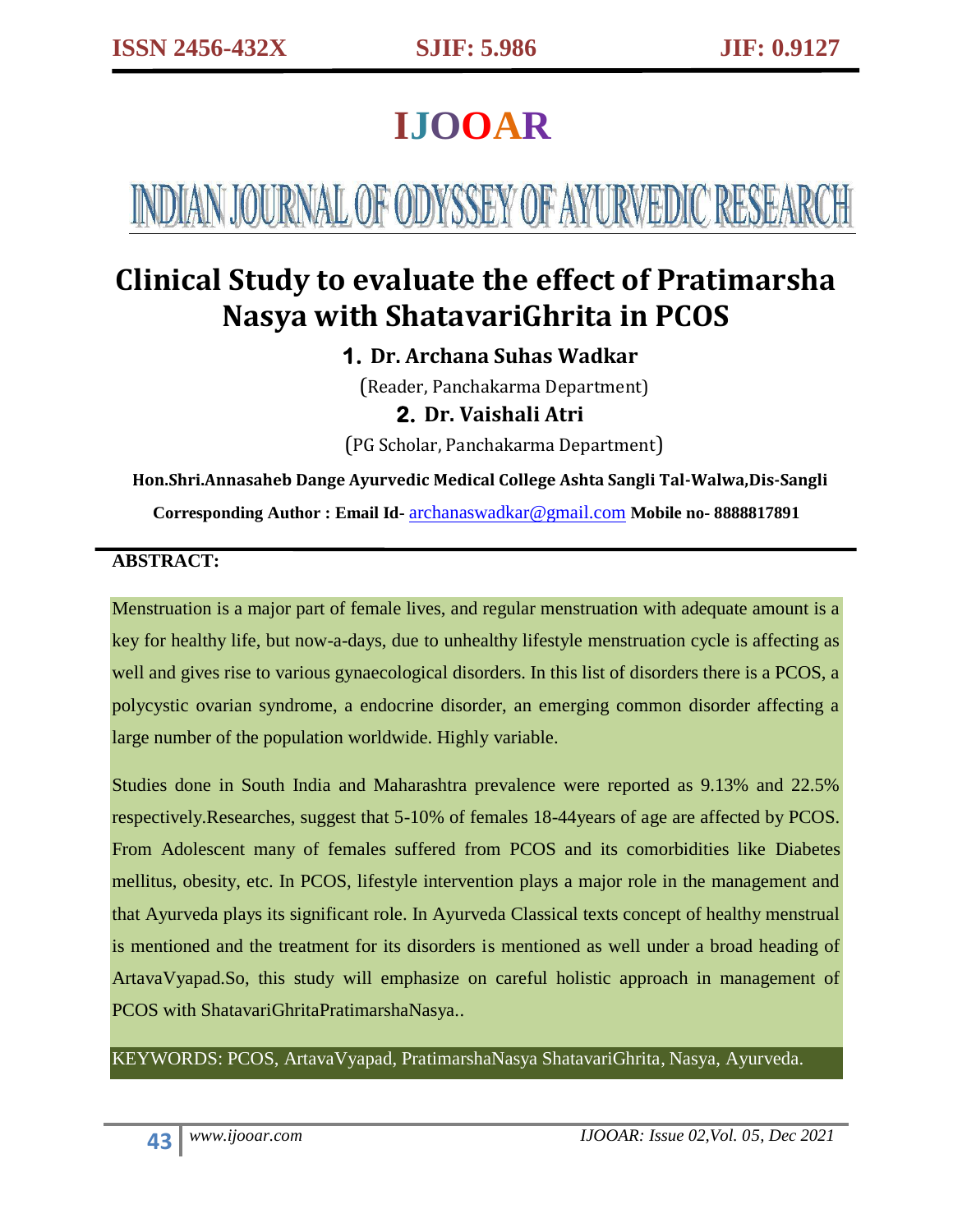#### **INTRODUCTION:**

A woman's body experiences many changes in adolescents as the menstrual cycle starts, Women's good health is always emphasized with a good healthy regular menstrual cycle yet nowadays 5-10% of females of 18-44 yrs of age are affected by menstrual abnormalities. But when we think more about the menstrual abnormalities there are some other associated symptoms like an excessive breakout of acne, loss of hair from the top and sides of the head, and excessive body hair or facial hair.

These symptoms all collectively emphasized under the category PCOS-A Polycystic Ovarian Syndrome.

PCOS is emerging as one of the major health problems with complex conditions. It is categorized as a lifestyle disorder. In simple terms, PCOS is a disease caused due to the person's lifestyle, there is a need for a multimodular approach in treating PCOS and for treating the lifestyle disorders as the main goal is to modify the lifestyle and with the help of Ayurveda, one can achieve a healthy lifestyle.

PCOS direct correlation in Ayurveda is difficult, but due to its symptoms, it seems related to Artavakshaya.

But so far no scientific studies was carried out; hence the present study was carried out to scientifically evaluate the efficacy of this *Ayurveda* treatment regimen in Poly Cystic Ovarian Syndrome.

#### **OBJECTIVES:**

- 1. To study PCOS
- 2. To study Artavakshayaa
- 3. To study about PratimarshaNasya

#### **RESEARCH METHODOLOGY:**

The study was conducted at ADAMC, Ashta, Sangli and the source of data are patients suffering from PCOS attending Dhanvantari Hospital.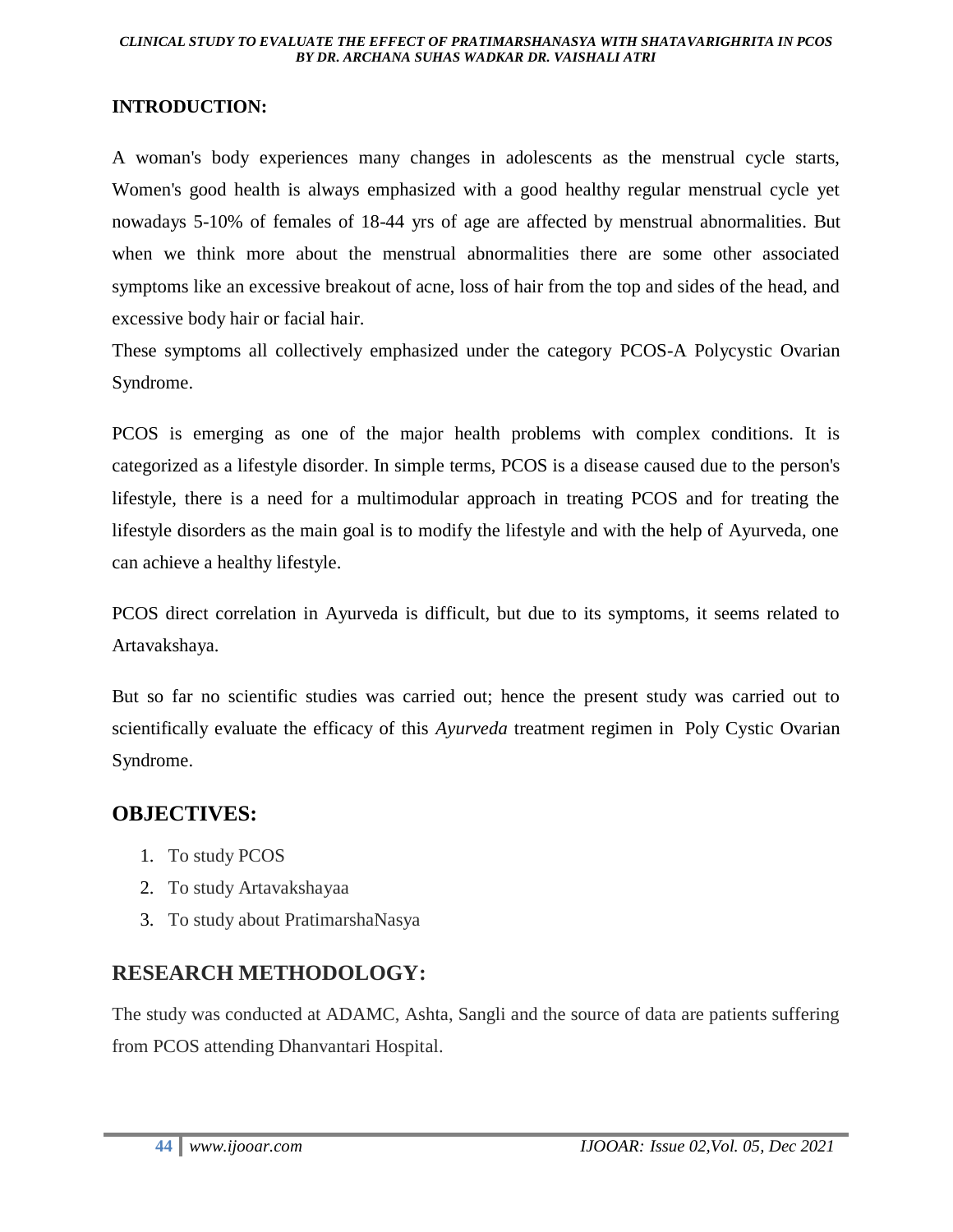### **POPULATION AND SAMPLE:**

In this study, the sample size is 10 patients among the women suffering from PCOS attending Dhanvantari Hospital. The observation was made for 3 consecutive menstrual cycles. PratimarshaNasya is advised for regular 21 days in 1 cycle, two drops and two times i. e morning and evening daily. The follow up was scheduled at  $6<sup>th</sup>$  day of each three cycle and last follow up of study was the  $1<sup>st</sup>$  day of  $4<sup>th</sup>$  cycle.

### **DATA AND SOURCES OF DATA**

For this study the primary data has been collected from the patients attending the hospital at the time of their first consultation.

#### **MATERIAL USED IN THE STUDY**

Shatavari-

The medicinal plant Shatavari, Shatavari means "who possesses a hundred husbands or acceptable to many". It is considered both a general tonic and a female reproductive tonic. Shatavari may be translated as "100 spouses", implying its ability to increase fertility and vitality. In Ayurveda, this amazing herb is known as the "Queen of herbs", because it promotes love and devotion.

Shatavari is the main Ayurvedic rejuvenative tonic for the female. It is sheeta,haskashayamadhurarasas,it is snigdha,vrushya, does the rasayanakarma.Mitigatesvatta and pitta,relives constipation.It increases varna, oja, bala ,smruti ,medha and buddhi.It is Pathya and produces pushpai.e menstrual cycle and gives fertility.It eliminates bhuta ,paapa and shaapa.

## **OPERATIONAL DEFINITIONS:**

#### **Nasya**

The medication which is installed through the nose is called Nasya. The drugs administered through the nose or Nasya reach the brain and eliminate the morbid doshas responsible for diseases and cure the disease.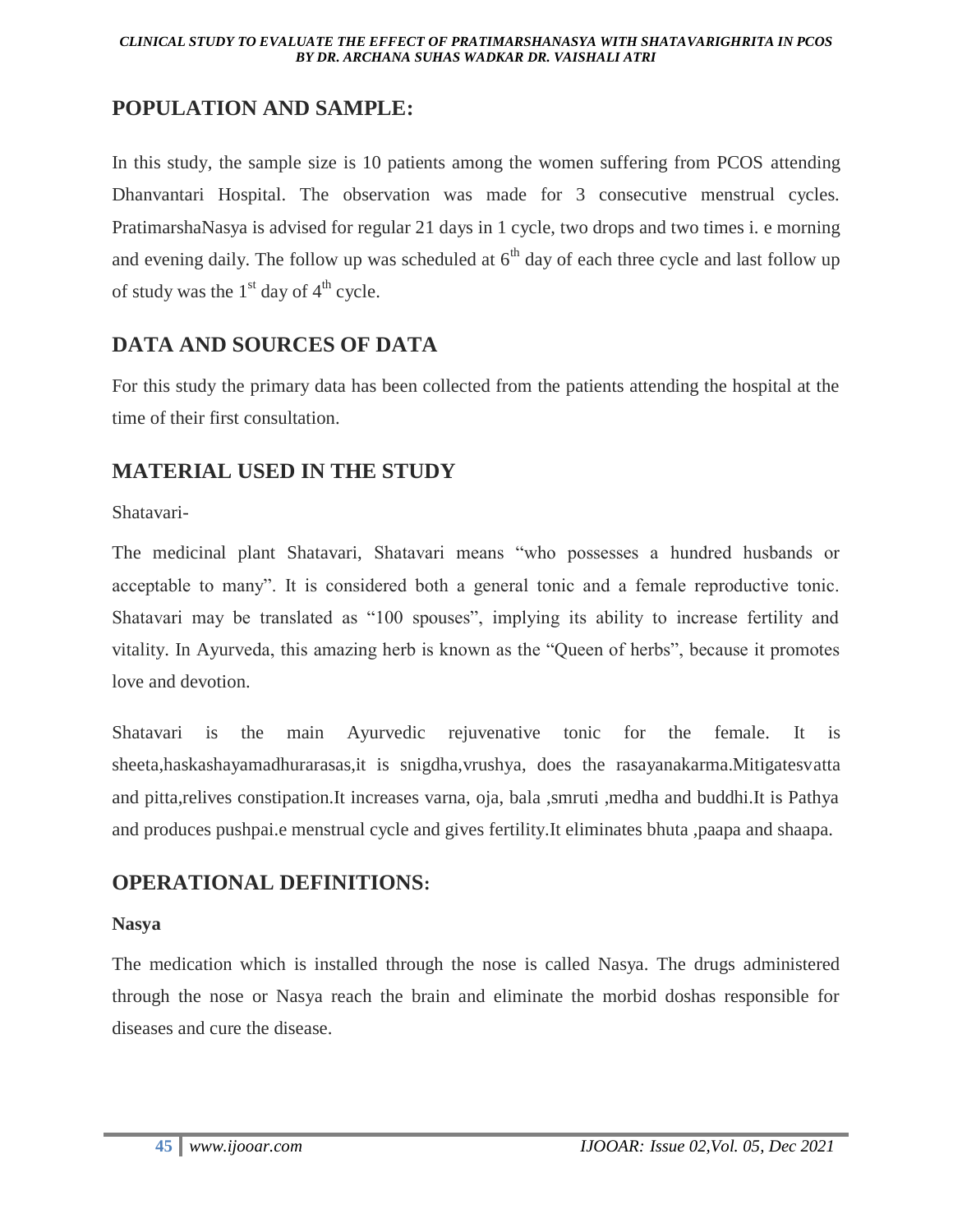#### **PratimarshaNasya**

According to matrabheda, Nasya is two types Marsha and Pratimarsha.PratimarshaNasya is Shigrakaari and when comes to gunas it is Shrestha than Marsha.From ajanmamarana like basti it can be given any time. It can be used daily and gets the gunas like marshanasya,it has no pathya, no threat of akshi-sthabdhata etc like marshanasya.

#### **Exclusion Criteria**

- 1. Congenital abnormalities of reproductive organs.
- 2. Patients with hypo/hyperthyroidism
- 3. Patients who are not willing to take nasya karma
- 4. Pregnant and lactating women

#### **Inclusion Criteria**

- 1. Patient with a confirmed diagnosis of PCOS.
- 2. The subjects who are willing to participate in the study.
- 3. Patient suffering from clinical signs of PCOS like an abnormality in menstrual bleeding.
- 4. Female patients with age 18 to 35 yrs.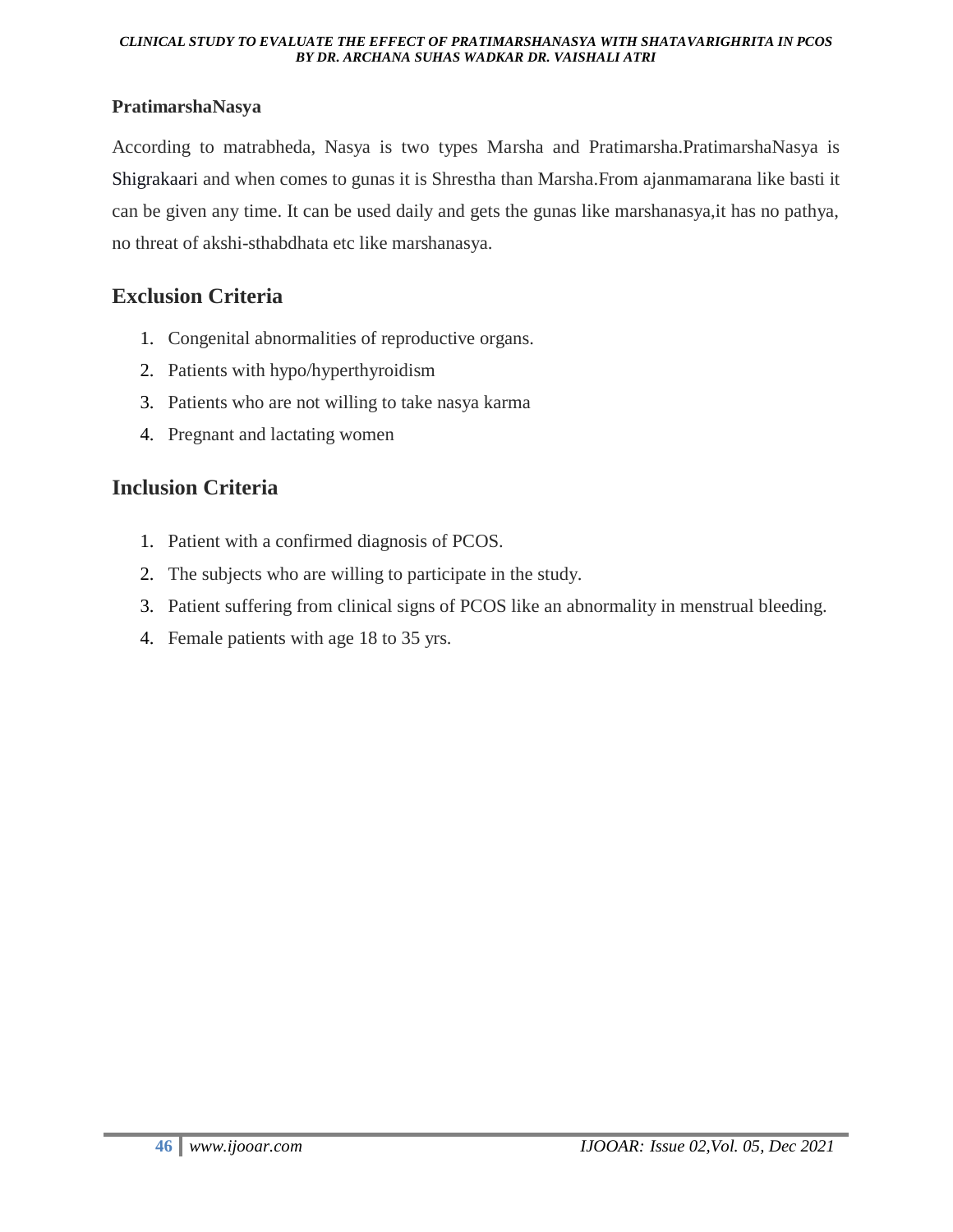#### **Assessment Criteria-**

| Grade                      | $\Omega$             | 1                                                                               | $\overline{2}$                                                         | 3                                                            |
|----------------------------|----------------------|---------------------------------------------------------------------------------|------------------------------------------------------------------------|--------------------------------------------------------------|
| Criteria                   |                      |                                                                                 |                                                                        |                                                              |
| Duration of Bleeding       | $3-5$ days           | $1-2$ days                                                                      | 1 day                                                                  | Spotting                                                     |
| Cycle                      | 28 days              | 28-45 days                                                                      | 45-60 days                                                             | Above 60<br>days                                             |
| No. of pads used per cycle | 10 pads per<br>cycle | $5-10$ pads                                                                     | Less than 5 pads<br>per cycle                                          | Less than $2$<br>pads                                        |
| Weakness                   | N <sub>0</sub>       | Pain is present<br>but able to do<br>daily work and<br>no need of<br>analgesics | Daily activities<br>affected, get relief<br>after taking<br>analgesics | Not able to<br>stand up from<br>bed                          |
| Pain during Menstruation   | N <sub>0</sub>       | Pain is present<br>but able to do<br>daily work and<br>no need of<br>analgesics | Daily activities<br>affected, get relief<br>after taking<br>analgesics | Not able to get<br>relief even<br>after taking<br>analgesics |

## **OBSERVATION AND RESULT:**

The assessment was done on subjective criteria. The statistical analysis is made using paired standard "t-Test.

| Parameter               | Hypothesis                                                                          | test<br>used         | Level of<br>Significance | degree<br>of<br>Freedom | Test<br>Value | P Value | Decision                 | Significance |
|-------------------------|-------------------------------------------------------------------------------------|----------------------|--------------------------|-------------------------|---------------|---------|--------------------------|--------------|
| Duration of<br>Bleeding | There is<br>significant<br>diffrence<br>between<br>before and<br>after<br>treatment | Paire<br>d t<br>test | 5%                       | 9                       | 6.71          | 1.83    | Reject the<br>Hypothesis | Significant  |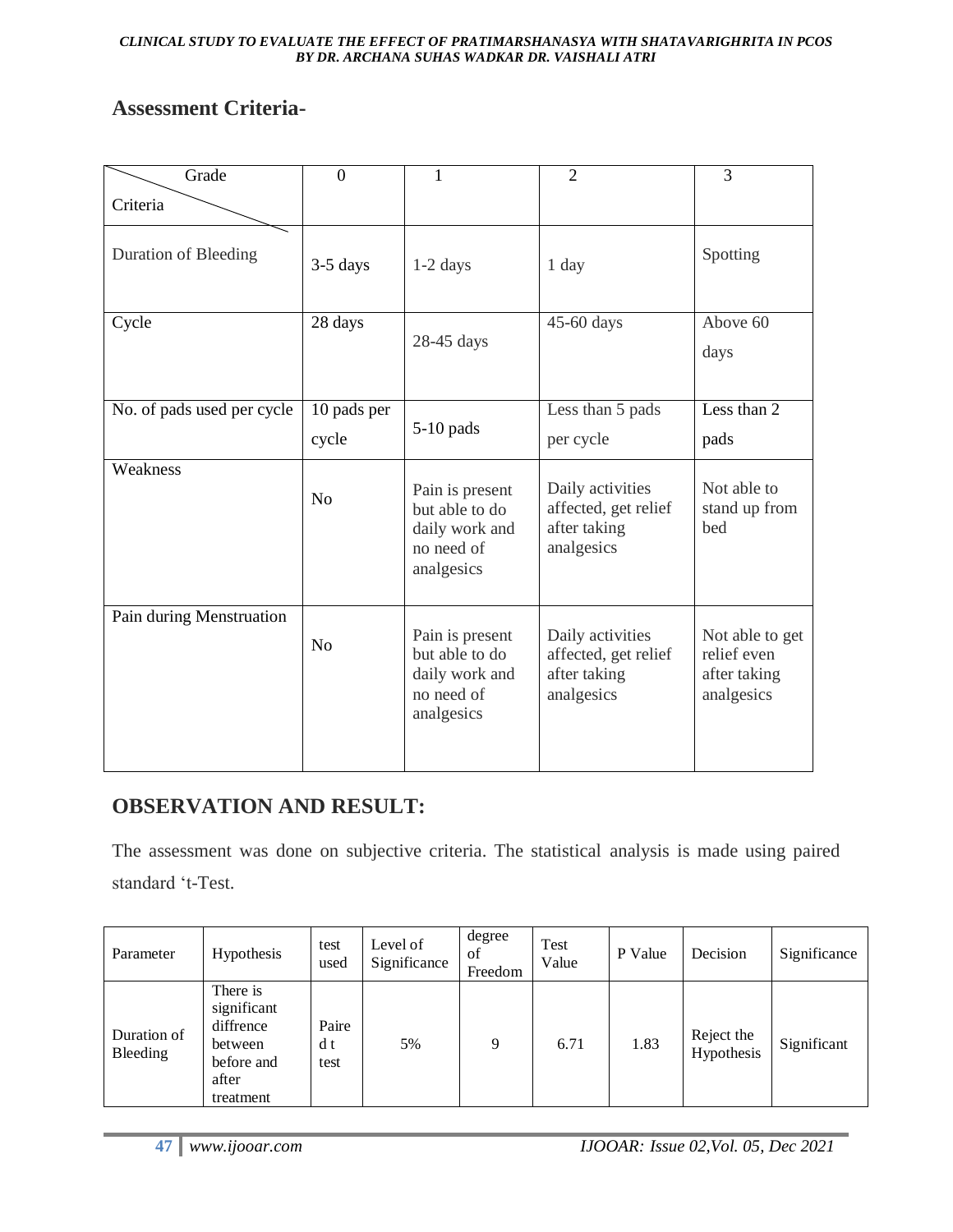| Cycle                       | There is<br>significant<br>diffrence<br>between<br>before and<br>after<br>treatment | Paire<br>d t<br>test | 5% | 9 | 8.53     | 1.83 | Reject the<br>Hypothesis | Significant               |
|-----------------------------|-------------------------------------------------------------------------------------|----------------------|----|---|----------|------|--------------------------|---------------------------|
| No.Of Pads<br>per cycle     | There is<br>significant<br>diffrence<br>between<br>before and<br>after<br>treatment | Paire<br>d t<br>test | 5% | 9 | 8.771    | 1.83 | Reject the<br>Hypothesis | Significant               |
| Weakness                    | There is<br>significant<br>diffrence<br>between<br>before and<br>after<br>treatment | Paire<br>d t<br>test | 5% | 9 | 0.000173 | 1.83 | Accept the<br>Hypothesis | <b>Not</b><br>Significant |
| Pain during<br>menstruation | There is<br>significant<br>diffrence<br>between<br>before and<br>after<br>treatment | Paire<br>d t<br>test | 5% | 9 | 0.000108 | 1.83 | Accept the<br>Hypothesis | <b>Not</b><br>Significant |

In the present study the trial was conducted on 10 diagnosed Patients. All Patients were assessed before and after treatment using Parameters. The Statistical Analysis was done using Software by Paired 'T' Test and result is more significant. Hence, Pratimarsha Nasya with ShatavariGhrita is effective in the management of PCOS.

#### **DISCUSSION :**

In PCOS, hormonal imbalance is one of the factors that contribute to the irregularity of the menstrual cycle.PratimarshaNasya has an immediate effect on stimulating the hypothalamus, which in turn activates the pituitary gland, stimulating the ovaries.

For normal menstruation, various factors are needed i.e HPO – axis, (Hypothalamus Pitutary Ovarian axis),the feedback signals and local responses within the ovary. Acharya Kashyap has described nasya karma for ViphalaArthava–a suitable treatment modality. This may stimulate the hypothalamus & regulates the HPO axisand secretes the hormones in a balanced manner.